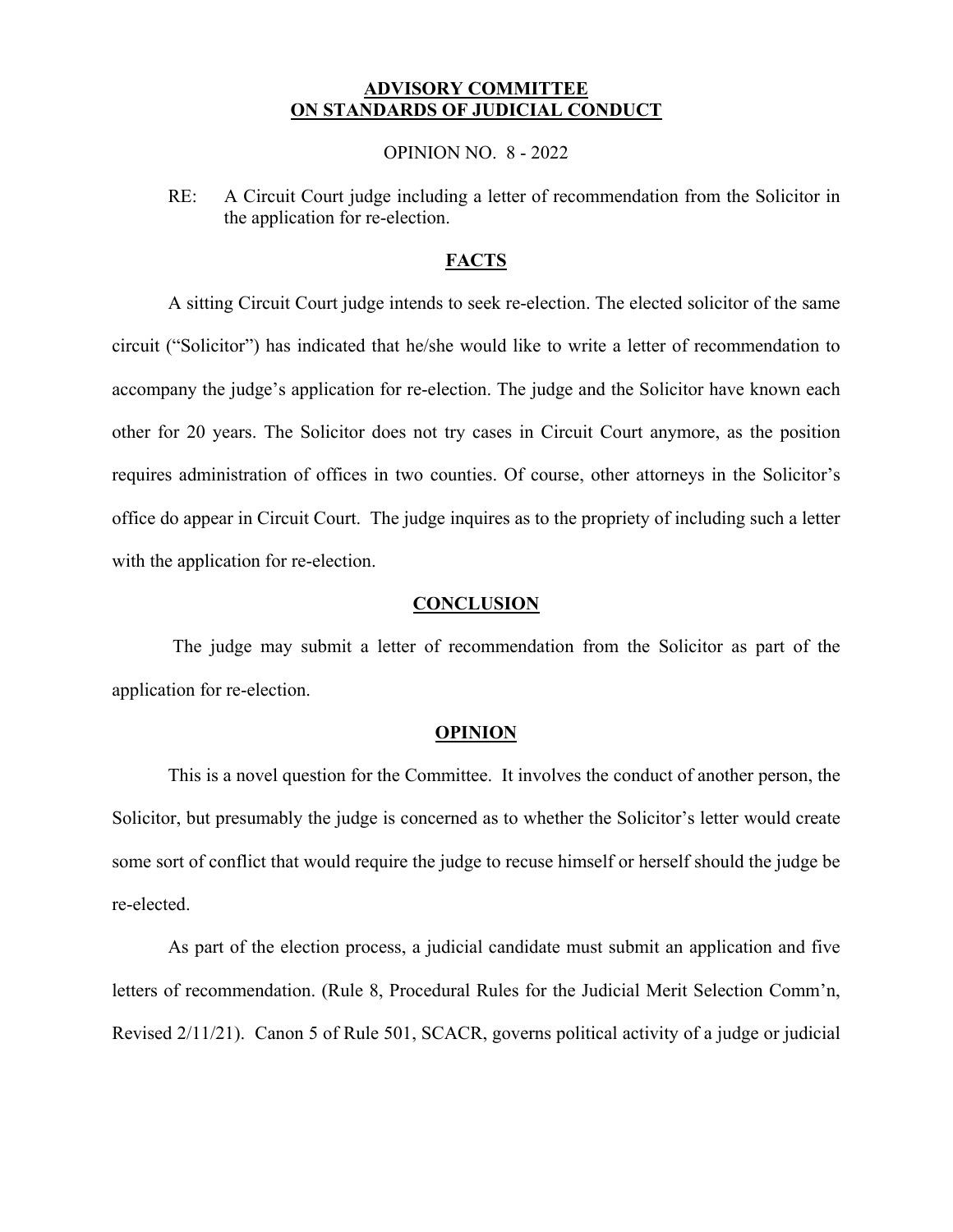candidate. Canon 5B(2) states that a judge may not engage in political activity to secure the judicial appointment, with certain exceptions. One exception allows a judge or candidate to seek support "from individuals to the extent requested or required by those specified in Section  $5B(2)(a)$ ." Canon  $5B(2)(a)(ii)$ . The "specified" entities in Section  $5B(2)(a)$  are the appointing authority, selection or nominating commission, or other agency designated to screen candidates. The comment to this section notes that "[u]nder Section 5B(2), candidates seeking reappointment to the same judicial office or appointment to another judicial office or other governmental office may apply for the appointment and seek appropriate support." Thus, because the Judicial Merit Selection Commission requires five letters of recommendation to be submitted contemporaneously with the application, there seems to be no reason why the judge's recommendations could not include one from the Solicitor. However, we must also consider whether the judge, if re-elected, would then be required to recuse himself or herself from cases involving the Solicitor's office.

A judge must disqualify "himself or herself in a proceeding in which the judge's impartiality might reasonably be questioned, including but not limited to instances where the judge has a personal bias or prejudice concerning a party or a party's lawyer…." Canon 3E(1)(a). It could be argued that the judge might have a personal bias in favor of the Solicitor for the Solicitor's submission of a letter of recommendation.<sup>1</sup> However, the Solicitor will not personally appear before the judge as he or she no longer participates in trial work. It is unlikely that any perceived personal bias could or would extend to the many other employees of the Solicitor's

 $\overline{a}$ 

<sup>&</sup>lt;sup>1</sup> This could be said for any lawyer that submits a letter of recommendation on the judge's behalf but of course, other lawyers (including a Solicitor) are ideally-suited to evaluate the judge's temperament, experience, and qualifications for the bench. If any such lawyer appears thereafter before the judge, the judge can use the considerations of Canon 3E to determine if there is a need for disqualification, and if so, whether the remittal of disqualification procedure under 3F is appropriate.